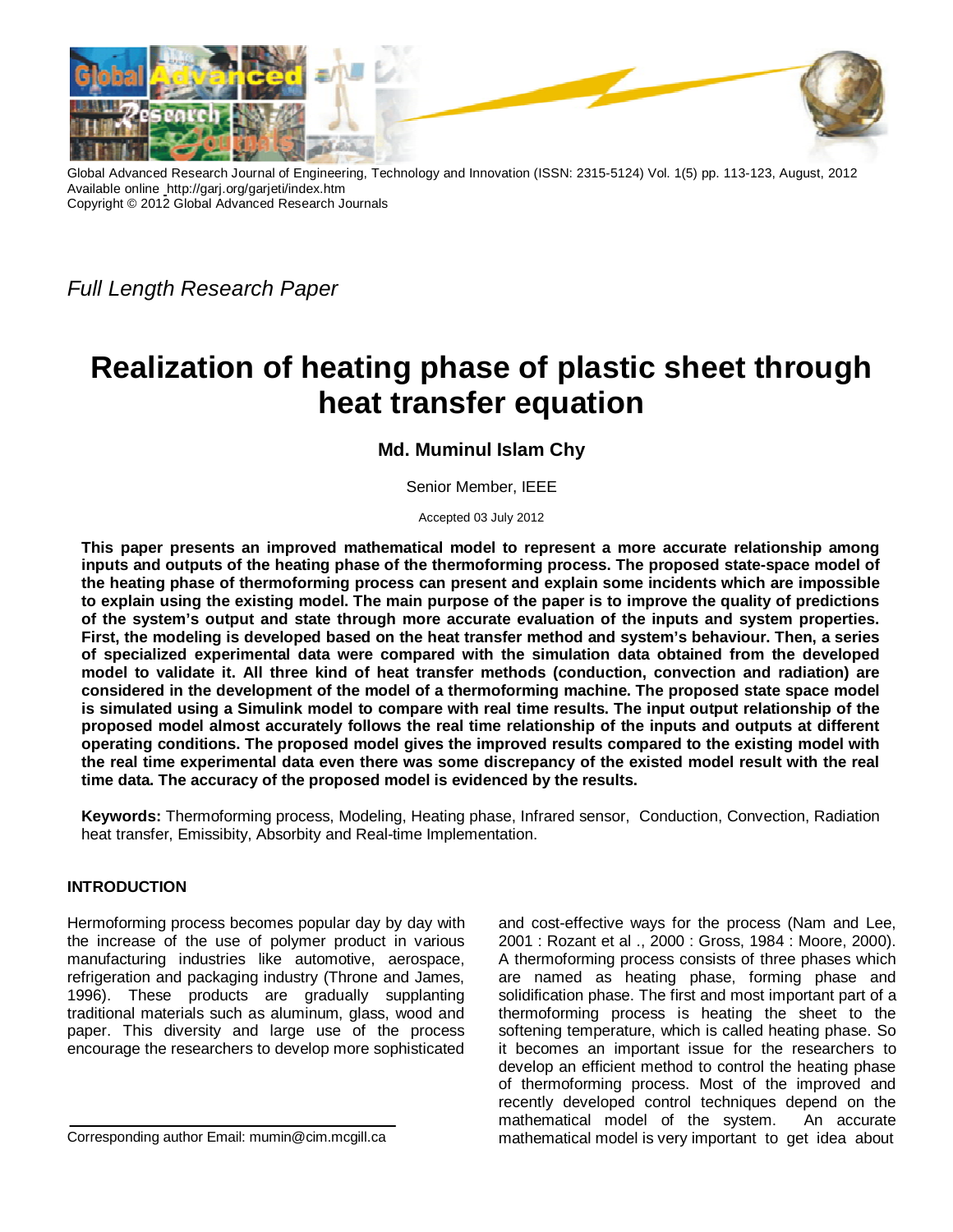

**Figure 2.** Layers and nodes

the system's behavior and for the simulation of the developed control technique to guarantee future prospect of the proposed technique before it is implemented in real-time. System modeling is a useful tool in efficient controller design to achieve the desired output temperature of the sheet at the end of the heating cycle in the thermoforming process. Some researchers have developed a simple idea of heat transfer method in heating phase of the thermoforming process (Moore, 2000 : Throne, 1996). They are focused on various mechanisms of heat transfer methods for a variety of polymers processing techniques. In (Moore, 2000), Moore introduces the modeling of sheet reheat phase of the thermoforming process considering heat transfer by the combination of conduction, convection and radiation. He proposed the discrimination of the plastic sheet across its thickness to consider heat propagation through its thickness. In (Throne, 1996), Throne developed a model for heat transfer in semitransparent polymers for heating phase of the thermoforming process considering the wavelength dependency of sheet absorptivity and heater emissivity. In (Vijay Kumar, 2005), the researcher analyzed the dependency of the absorbity and emissivity of the sheet on the wavelength of the transmitted heat that influence the development of the model of the heating phase. In (Schmidt et al., 2003), researcher established the spectral properties of infrared heat emitters. In (Yousefi et al., 2004), the authors analyzed the uncertainty of the model parameter those are related to input – output relationship of the modeling of heating phase. This work focuses on the treatment of parameter uncertainty in the simulation of the sheet reheat phase of the thermoforming process In (Monteix et al., 1998), the researchers gave emphasis to the importance of optimizing the reheating stage in blow moulding and

thermoforming process. For that analysis, they come up with a model to predict the transient temperature distributions over both thin and thick-gage polypropylene thermoformed sheets using a radiative heat transfer analysis using an effective radiative heat transfer coefficient and the effective bulk temperature. Mark Ajersch (Ajersch, 2004) improves that modeling incorporating the absorption of heat within the sheet as it heated. Gauthier (Guy Gauthier, 2008), proposed certain improvements of the heating phase of a thermoforming machine based on the previous model developed by Ajersch. Although the researchers developed a good model for the heating phase of the thermoforming process, still there are some existing discrepancies between the simulation and experimental results. In this paper, an improved model is developed for the heating phase of the thermoforming process through some development of the existing model developed by Ajersch resulting into superior quality of predictions through more accurate evaluation of input parameters. Section II, the existing model of the heating phase reviewed. In section III includes discrepancy of the existing model with experimental results presented. In that section some possible ways to improve the model is presented too. Section IV discussed some improvement techniques of the proposed method. In section V, the model of the actuator is developed and in the following section the experimental setup was discussed. Section VII compares some real-time results with the prediction of the model.

#### **Modeling of sheet reheat phase in thermoforming**

The model used in this paper is developed in (Gauthier et al., 2005). Interested readers are encouraged to get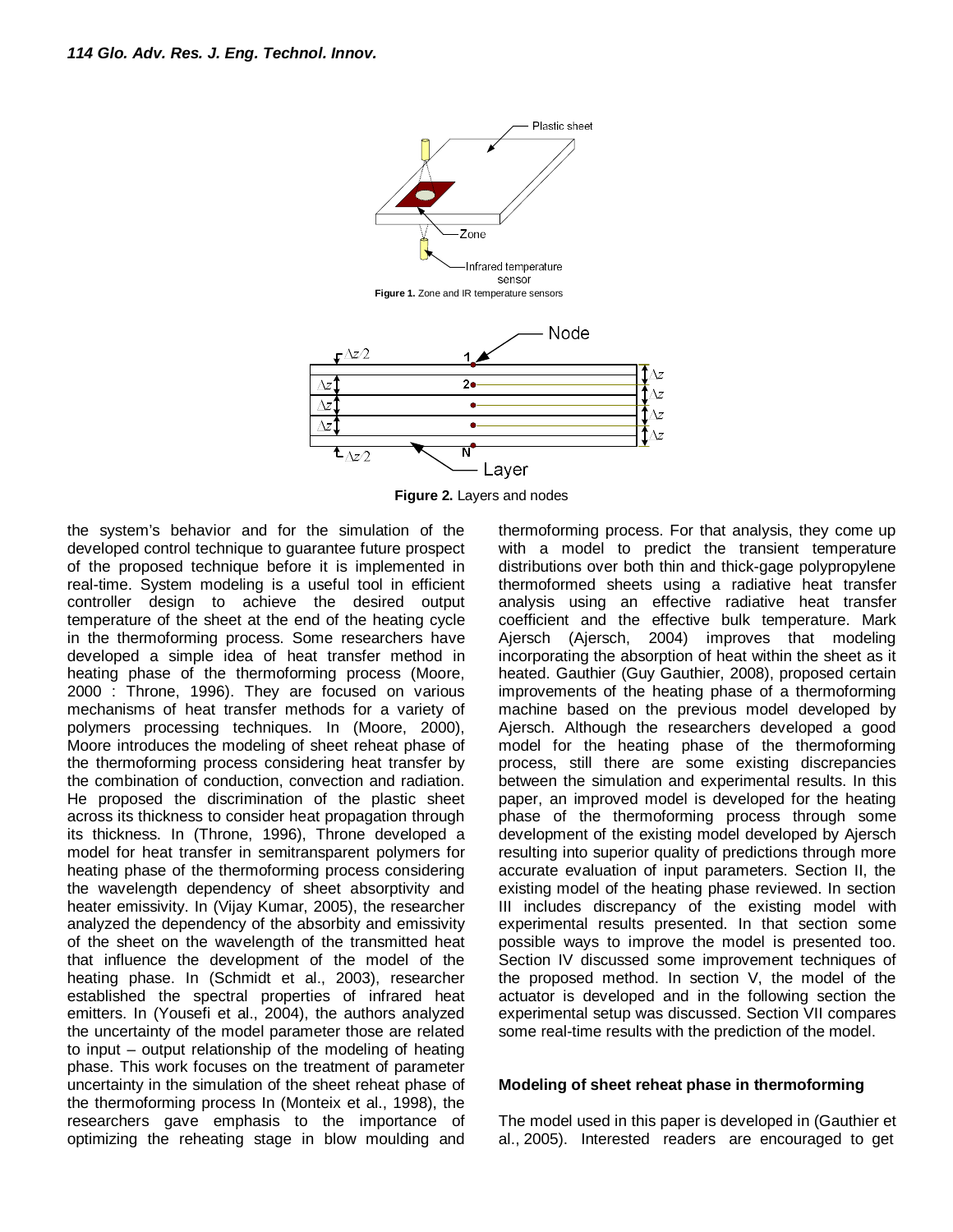

**Figure. 3.** Heat transfer in existing model of heating phase in thermoforming process

details of the model from that reference. The developed model is briefly discussed here. Each IR temperature sensor looks at an area on the plastic sheet to perform the temperature measurement. Each area where the sensors are pointing is designated as a "zone". To facilitate modeling, we assume that there are two IR sensors for each zone of the plastic sheet, one looking at the sheet from above and the other from below (Fig.1).

To analyze the propagation of the heat inside the plastic sheet, heat transfer equations must be defined for some points inside the sheet. To do so, each zone is divided into layers throughout the thickness of the sheet (Fig.2). The layers have the same thickness, and at the middle of each layer there is a point referred to as a node. For each node, a differential equation describes the heat exchange of the corresponding layer. Since the surface of the plastic sheet is an important boundary of energy exchange, a node is located directly at the surface, see Fig.2. This forces the layer containing this point to have only half of the volume inside the plastic sheet, and hence, its thickness is only half of that of internal layers. The layers having their node at the surface are identified as "surface layers" and the other layers are designated as the "internal layers".

For each node, a differential equation describes the heat exchange of the corresponding layer. There are three ways (conduction, convection and radiation) to exchange energy between heaters, ambient air and nodes. Neglecting the conduction of heat between two zones, the conduction heat transfer between surface node and its adjacent node can be expressed as,

$$
\frac{dT_{su}}{dt} = \frac{2}{\rho V C_{p}} \left[ \frac{kA}{\Delta z} \left( T_{in} - T_{su} \right) \right]
$$
 (1)

where, *ρ* is density of the plastic sheet, *C<sup>p</sup>* is the specific heat of the sheet, *k* is the heat conduction constant, Δ*z* is the layer thickness, *A* is the zone area, *V* is the volume of the layer, *Tsu* is the surface node temperature and  $T_{in}$  is the temperature of the adjacent node of the surface. The convection has an effect only on the nodes of surface layers and expresses heat exchange between the ambient air and the sheet. The heat transfer can be expressed as,

$$
\frac{d\,T_{su}}{dt} = \left(\frac{2}{\rho\,V\,C_{p}}\right)h\left(T_{\infty} - T_{su}\right) \tag{2}
$$

where, *h*, the convection coefficient, *Tsu* is the surface node temperature and *T<sup>∞</sup>* is the ambient air temperature. The radiant energy exchange transmits energy from the heaters to all the nodes of the plastic sheet which can be expressed as,

$$
\frac{dT_i}{dt} = \left(\frac{2}{\rho V C_p}\right) \sigma \varepsilon_{eff} A_h \left[\sum_{j=1}^M \left(\theta_j^4 - T_i^4\right) F_{k,j}\right]
$$
 (3)

where, σ is the Stefan Boltzmann constant, *εeff* is the effective emissivity,  $A_h$  is the area of the heater bank,  $F_{k,j}$  is the view factor between the j-th heater bank and the k-th

zone,θj is the j-th heater bank temperature. Details of the method for calculating effective emissivity and view factors can be found in (Ehlert and Smith, 1993), respectively. If the infrared radiation is able to penetrate inside the plastic sheet, the surface node will not be able to absorb all the heat from the received incident radiant energy and if it penetrates through the thickness of the sheet, it will heat every node on its way and a part of the incident radiant energy is transmitted through the plastic sheet depending on the transmissivity factor. Combining all three forms of heat transfer into the equation for 2M heaters, Z zones and 2 nodes for each zone, and taking the transmissivity into account in the energy transfer from the radiant heaters to the plastic sheet, the model for the j-th zone in the heating phase becomes,

$$
\frac{dT_{j,top}}{dt} = \frac{2}{\rho V C_p} \left\{ \frac{kA}{\Delta z} (T_{j2} - T_{j,top}) + h (T_{\infty_{top}} - T_{j,top}) \right\}
$$
\n
$$
\frac{dT_{j,bottom}}{dt} = \frac{2}{\rho V C_p} \left\{ \frac{kA}{\Delta z} (T_{j,N-1} - T_{j,bottom}) + h (T_{\infty_{bottom}} - T_{j,bottom}) \right\}
$$
\n
$$
\frac{dT_{j,bottom}}{dt} = \frac{2}{\rho V C_p} \left\{ \frac{kA}{\Delta z} (T_{j,N-1} - T_{j,bottom}) + h (T_{\infty_{bottom}} - T_{j,bottom}) \right\}
$$
\n
$$
\left\{ \frac{kA}{\Delta z} (T_{j,N-1} - T_{j,bottom}) + h (T_{\infty_{bottom}} - T_{j,bottom}) \right\}
$$
\n(4)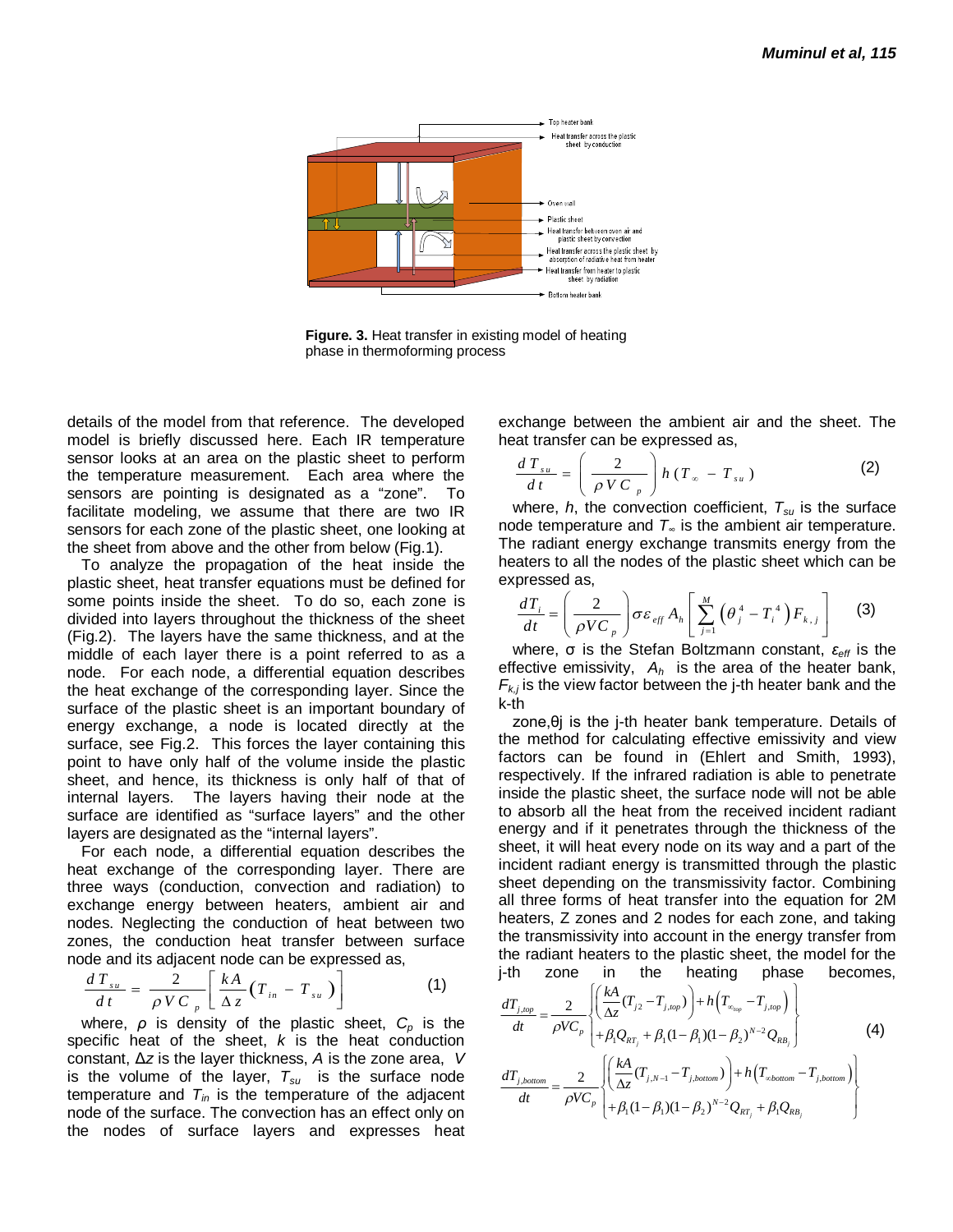

**Figure 4.** Heat transfer in new model of heating phase in thermoforming process

the model for internal node i of j-th zone the heating phase becomes,

$$
\frac{dT_{j,i}}{dt} = \frac{1}{\rho V C_p} \left\{ \frac{kA}{\Delta z} (T_{j,i-1} - 2T_{j,i} + T_{j,i+1}) \right\} + \beta_2 (1 - \beta_1) \left\{ (1 - \beta_2)^{i-2} Q_{RT_j} + (1 - \beta_2)^{N-2-i} Q_{RB_j} \right\}
$$
\n(5)

where,

$$
Q_{RT_j} = \sigma \varepsilon_{eff} A_h \left[ \sum_{m=1}^{M} \left( \theta_m^4 - T_{j,top}^4 \right) F_{mj} \right]
$$
  
\n
$$
Q_{RB_j} = \sigma \varepsilon_{eff} A_h \left[ \sum_{m=M+1}^{2M} \left( \theta_j^4 - T_{j,bottom}^4 \right) F_{mj} \right]
$$
  
\n
$$
\beta_1 := 1 - e^{-A\Delta z/2}
$$
  
\n
$$
\beta_2 := 1 - e^{-A\Delta z}
$$

#### **Shortcoming of The Existing Modeling**

The prediction of the output of the system for certain inputs hence the design of a controller depends on the accuracy of the plant model. As heating phase is the first phase of the thermoforming process among all three different phases, error in the prediction of the output temperature of the sheet will be followed by the erroneous prediction of the subsequent phase like molding and cooling phase. If the controller is dependent on the model such as in adaptive controller, model predictive controller, it becomes even more important to get an accurate model. According to the model developed by the previous researcher, the way the sheet gets heated as follows:

1.Heat radiation from the heater banks to the surface of the plastic sheet.

2.Heat conduction from the surface of the plastic sheet through its thickness.

3.Heat convection at the surface of the plastic sheet by oven air.

4.Absorption of the radiated heat throughout the plastic sheet thickness from the heater bank depending on the absorption coefficient of the plastic sheet.

This model is not complete as certain behaviors of the heating phase of thermoforming machine cannot be explained by the model. It is observed that the sheet gets heated faster than is expected from the model (Guy Gauthier, 2008 : Xuan-Tan Pham, 2005 : Gauthier et al., 2005). Thus, there is some other form of heat transfer happening in the sheet. As the increase in temperature occurs immediately after the sheet enters the oven and there is no delay in the transfer of heat, the extra heat gained is by radiation. So there must be some other heat source working as a radiator to heat the sheet. When a wall of the oven gets heated by the heaters, it works as another source that heats the sheet. The walls get heated by the heaters and when a new sheet placed in the oven it gets heated not only by heaters, but also by the oven walls and hot air in the oven. In the developed model, the convection heat transfer coefficient is considered to be constant at the top and bottom surfaces of the plastic sheet, which cannot be true. Convection heat transfer largely depends on the geometric area and

orientation of the heater which means a face up heater surface to the air passing above the surface should be different as compared to the convection heat transfer from a face down heater surface to the air passing below the surface. In the same way, the heat transferring from the sheet to the air at the top surface is higher than the heat transferring from the sheet at the bottom surface (when sheet temperature is higher than the air temperature and vice versa when sheet temperature is lower than the air temperature). Oven air temperature plays a big role in convection type of heating. But this model excludes the modeling of the oven air temperature and it has no explanation about the heating process of the air. It cannot explain the relationship of the air temperature with the heaters and sheet temperature. Heat convection coefficient highly depends on the geometrical arrangement of the heater surface (face up, face down, perpendicular) and the heating medium as convection type heat transfer depends on the geometrical arrangement of the heater surface. Some researchers worked to calculate convection heat transfer coefficients for different geometrical areas and orientations of the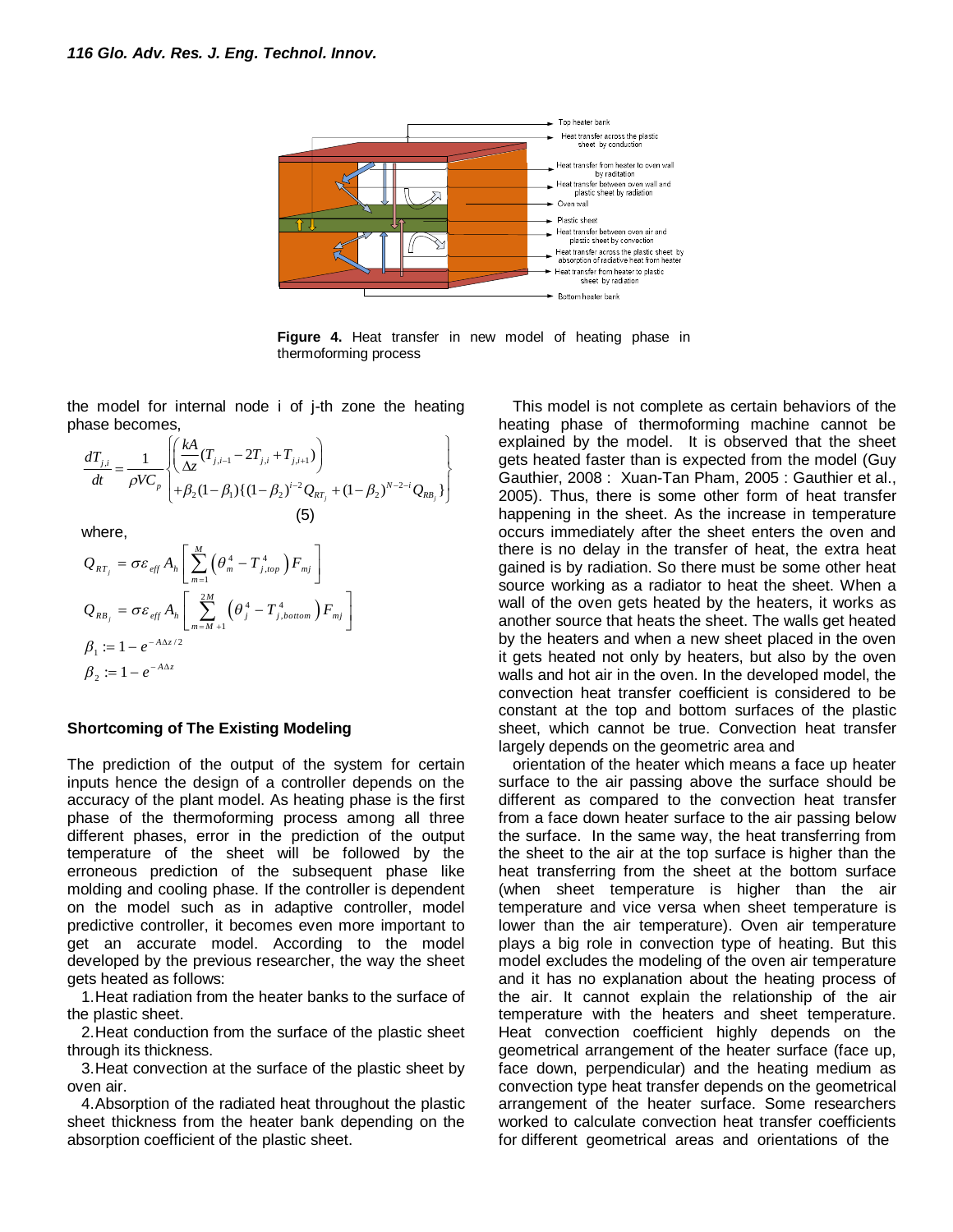

**Figure 5.** Calculation of view factor for perpendicular plates



**Figure 6(a).** Heat transfer to top and bottom oven air of heating phase in thermoforming process (front view)

heater surface (Ehlert and Smith, 1993). So convection heat transfer coefficients for face up heaters, face down heaters, face up plastic sheet surface, face down plastic sheet surface, perpendicular oven walls will be different which can be calculated from different heat transfer research work that is already well established. Certain parameter of heat transfer equation like conduction coefficient, sheet density, sheet specific heat constant, heater emissivity, sheet absorbity depend on process condition and wavelength of the transmitted heat. In the present model, all those parameter considered to be constant. A more accurate evaluation of the heat transfer parameter should be made to get a more accurate model. Another fact that cannot be explained using the present model is the experimental observation which shows that the air and plastic sheet temperature at the top surface of the sheet is higher than the air and sheet temperature at the bottom surface of the sheet (Ajersch, 2004). One of the reasons behind this is the internal heat transfer between the air above the sheet and the air below the sheet.

#### **Improvement of the modeling of sheet reheat phase**

To predict the output of the heating process using a better model of the system, all the shortcoming of the developed model should be solved. Firstly, the radiative heat transfer from heater to the oven wall and oven wall to sheet surface are included into the model. The increase in oven wall temperature due to the radiative heat transfer between heater and oven wall can be expressed as,

$$
\frac{dT_{wall}}{dt} = \frac{2}{\rho_{wall} V_{wall} C_{p_{wall}}} \sigma \varepsilon_{eff_{wall}} A_{h} \left[ \sum_{m=1}^{M} \left( \theta_{m}^{4} - T_{j,su}^{4} \right) F_{mj} \right]
$$
(6)

Where view factor between heater and the perpendicular oven wall can be calculated using the equation in (Ehlert and Smith, 1993).

$$
F_{12} = \frac{1}{(x_2 - x_1)(y_2 - y_1)} \sum_{l=1}^{2} \sum_{k=1}^{2} \sum_{j=1}^{2} \sum_{i=1}^{2} (-1)^{(i+j+k+l)} G(x_i, y_j, \eta_k, \zeta_l)
$$
  

$$
G = \frac{1}{2\pi} \left\{ (y - \eta)(x^2 + \zeta^2)^{1/2} \tan^{-1} \left[ \frac{(y - \eta)}{(x^2 + \zeta^2)^{1/2}} \right] \right\}
$$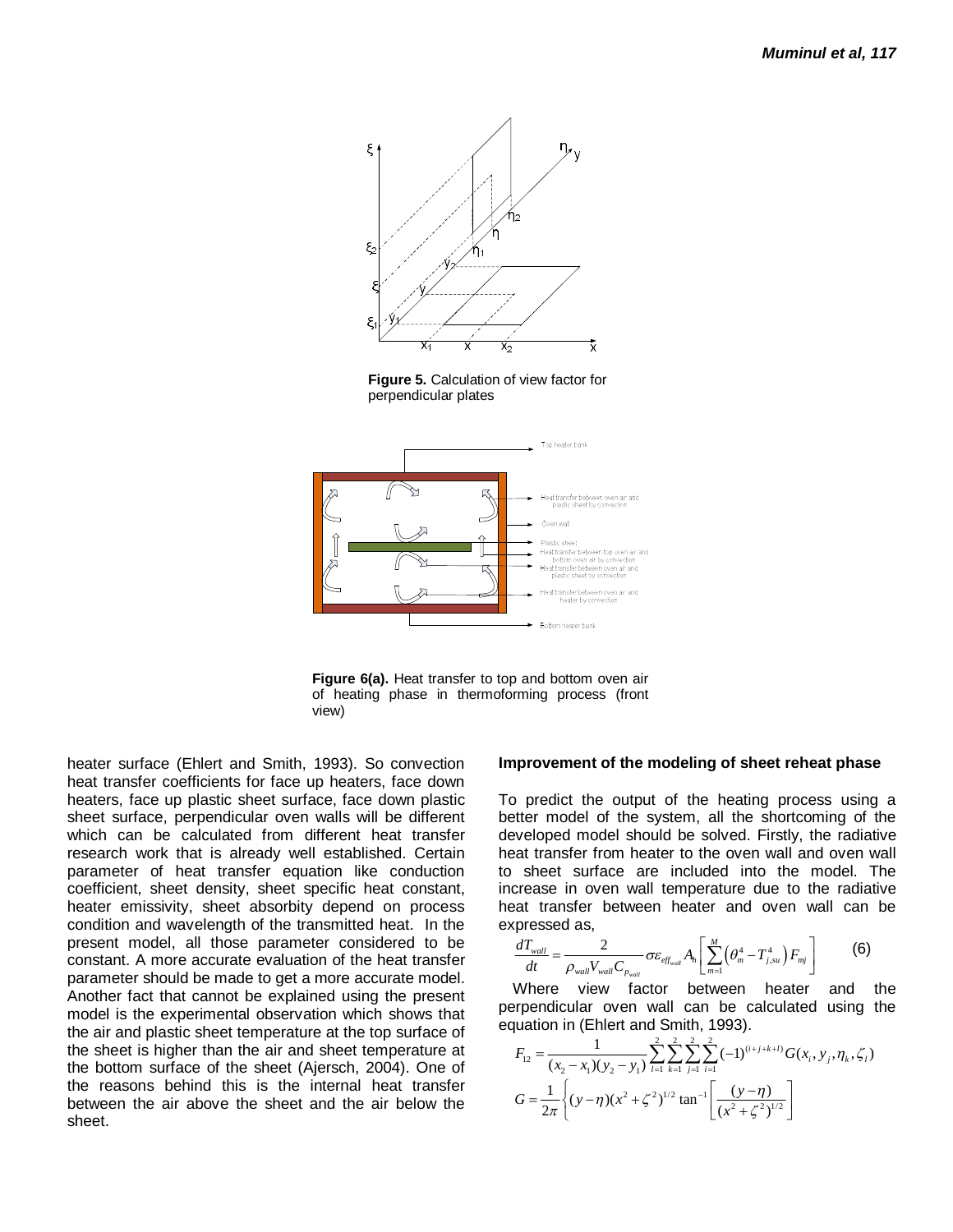

**Figure 6(b).** Heat transfer to top and bottom oven air of heating phase in thermoforming process (cross sectional side view)



**Figure 7.** energy transfer model in heater of thermoforming process

$$
-\frac{1}{4}\left[ (x^2 + \zeta^2) - (y - \eta)^2 \right] \ln \left[ (x^2 + \zeta^2) - (y - \eta)^2 \right] \Bigg\}
$$
 (7)

The heat transfer between oven wall and sheet depends on the corresponding temperature. At the beginning of the cycle, when the entering sheet is at room temperature, it will be heated by the hot oven wall and at the end of the cycle, when the sheet is already heated to a temperature that is higher than the oven wall, the heat energy will transfer from sheet to the oven wall. So, depending on the temperature of the sheet and the oven wall, the corresponding radiative heat transfer equation will be included in the model. To theoretically evaluate the natural convective heat transfer coefficients, well developed empirical equations are developed by the researcher. These well established equations can be used as follows:

$$
Nu_{L} = \frac{hL}{k} = CRa_{L}^{n}
$$
\n(8)

where  $Nu<sub>L</sub>$  is the average Nusselt number, h is the heat transfer coefficient for convection, *k* is the thermal conductivity of air**,** and C and n are constants. The Rayleigh number, defined as the product of Grashof

number and Prandtl number, is based on the characteristic length L of the geometry defined as follows:

$$
Gr_L = \frac{g\beta(T_s - T_\infty)L^3}{v^2} \qquad \qquad \text{Pr} = \frac{v}{\alpha}
$$
  

$$
Ra_L = Gr_L \Pr = \frac{g\beta(T_s - T_\infty)L^3}{v\alpha}
$$

Where *g* is the local acceleration due to gravity, β is the thermal expansion coefficient, *T* is the plate surface temperature, *T∞* is the air temperature, *v* is the kinematic viscosity and *α* is the thermal diffusivity of air. To calculate the heat transfer coefficient for convection in case of a horizontal plate heater/cooler, the characteristic length *L* can be defined as the ratio of the surface area to the perimeter (Lloyd and Moran, 1974),

$$
L=\frac{A_s}{P}
$$

As some physical properties are dependent on the temperature, it is recommended that all those parameters should be calculated in the arithmetic average temperature of plate and air. The following equations give the heat transfer coefficients for the facing down of a heated plate or the facing up of a cooled plate as proposed by Mcadams (McAdams, 1954):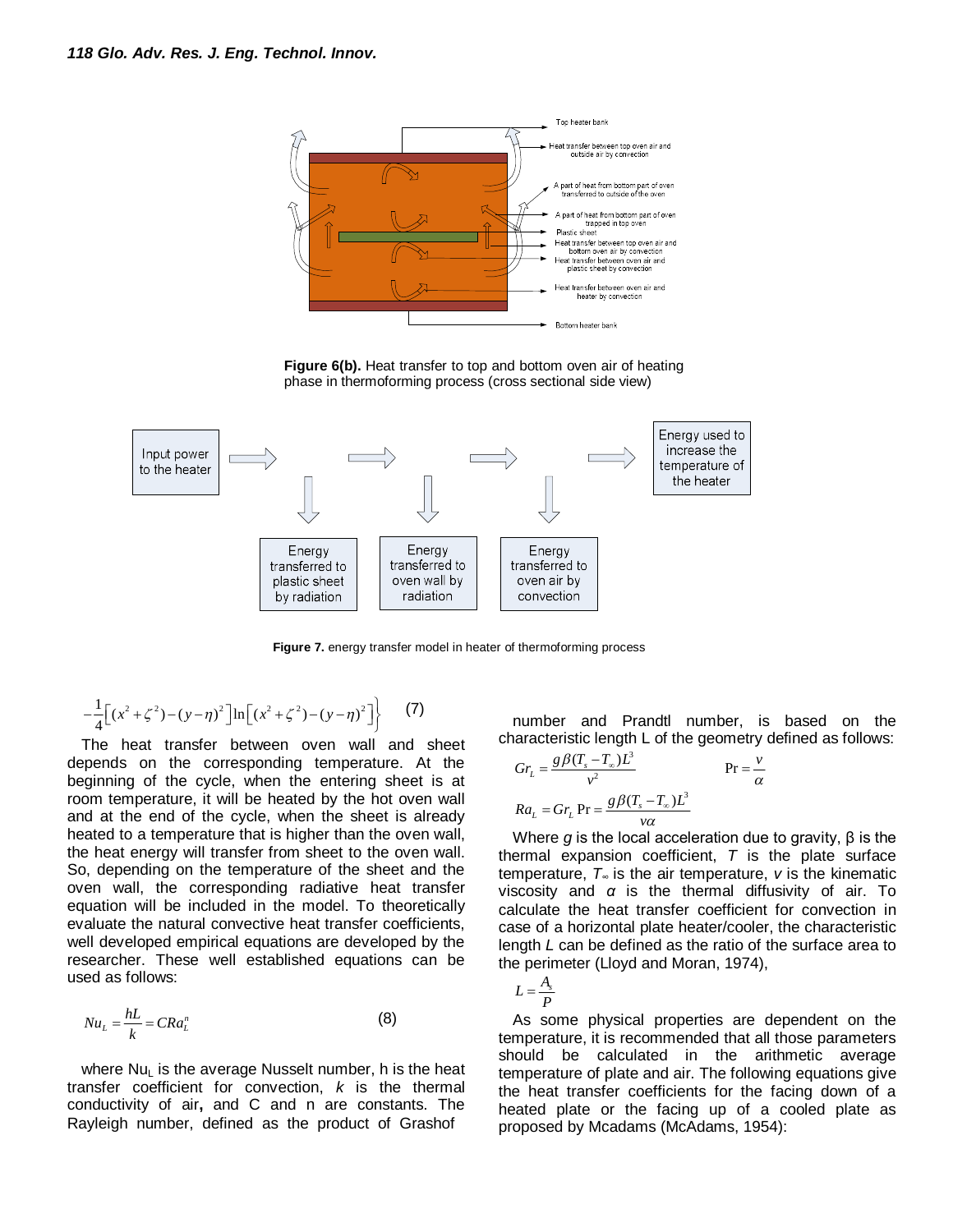

**Figure 8.** Experimental set-up of a Thermoforming oven



**Figure 9.** comparison of real-time top and bottom heater temperature with the corresponding simulated results.

 $Nu_{L} = 0.27 Ra_{L}^{1/4}$  for  $3 \times 10^{5} \le Ra_{L} \le 3 \times 10^{10}$  (9)

The heat transfer coefficient for the face up lower

surface of a heated plate or the face down upper surface of a cooled plate is:

$$
Nu_{L} = 0.54Ra_{L}^{1/4}
$$
 for  $10^{5} \le Ra_{L} \le 2 \times 10^{7}$  10(a)  
\n
$$
Nu_{L} = 0.14Ra_{L}^{1/3}
$$
 for  $2 \times 10^{7} \le Ra_{L} \le 3 \times 10^{10}$  10(b)

Churchill and Chu [18] proposed two relation as stated below to calculate the heat transfer coefficient for a vertical surface of a heated plate. To calculate the heat transfer coefficient with both laminar and turbulent flow :

$$
Nu_m^{-1/2} = 0.825 + \frac{0.387 Ra_L^{1/6}}{[1 + (0.492/Pr)^{9/16}]^{8/27}}
$$
 for  $10^{-1} < Ra_L < 10^{12}$   
(11)

To calculate the heat transfer coefficient with only laminar flow:

$$
Nu_m = 0.68 + \frac{0.67Ra_L^{1/4}}{[1 + (0.492/Pr)^{9/16}]^{4/9}}
$$
 for  $10^{-1} < Ra_L < 10^9$   
(12)

Where mean Nusselt number,  $Nu_{m} = \frac{h_{m}L}{L}$ *k*  $=\frac{n_{m}^{2}}{l}$ ,  $h_{m}$  is the

mean heat transfer coefficient for convection and in case of vertical plate heater/cooler, the characteristic length *L* can be defined as the height of the plate.

The internal heat transfer within the oven if the sheet is smaller than the oven size can also be taken into consideration using convection heat transfer between the air above the sheet and the air below the sheet. If the sheet size is smaller than the size of the oven, hot air from the bottom part of the oven will pass to the top part of the oven due to a lower density and gets trapped at the top surface of the oven. This increases the temperature of the air at the top and hence increases the sheet temperature at the top surface. In the case of semiclosed or open ovens, is that a percentage of the heat comes out due to convection heat transfer between the air of the oven and the air temperature outside the oven. A part of the heat comes out from the bottom part of the oven trapped again in own way to the top part of the oven and increases its temperature. The heat transfer with the air temperature inside the oven is involved with the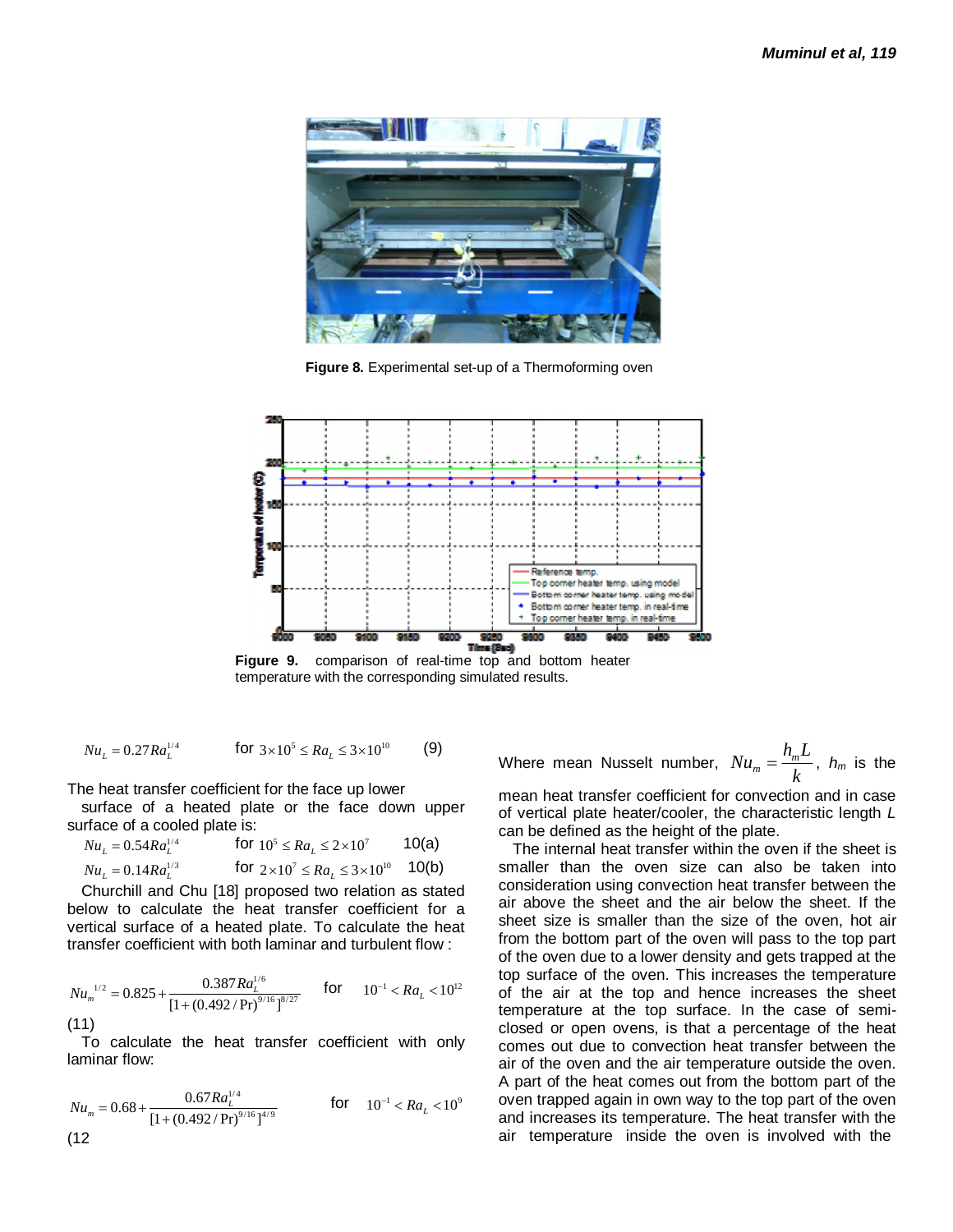

**Figure 10.** Corner and center point of the sheet



**Figure.11.** comparison of real-time sheet temperature at center and corner point of top surface of the sheet with the corresponding simulated results

following type of heat transfers as mentioned below:

1.Convection heat transfer between the air above the plastic sheet and face down heater at the top of the oven.

2.Convection heat transfer between the air below the plastic sheet and face up heater at the bottom of the oven.

3.Convection heat transfer between the air above the plastic sheet and face up top surface of the plastic sheet.

4.Convection heat transfer between the air below the plastic sheet and face down bottom surface of the plastic sheet.

5.Convection heat transfer between the air and the perpendicular wall surface in case of semi closed and closed oven.

6.Convection heat transfer between the air of the oven and the air temperature outside the oven.

The parameters of heat transfer equation like conduction coefficient of the sheet, sheet density, sheet specific heat constant are dependent on the sheet temperature. These parameters for different sheet temperatures are usually available from the manufacturer which can be used by least square method to establish a relationship between the sheet temperature and sheet conduction coefficient, sheet density, sheet specific heat constant.

#### **Modeling of the actuator / heating element**

The modeling of the actuator is important in order to completely know the behavior of the system. As the controller controls the process through actuators, control of a process becomes easier with a quick and powerful

actuator. Although the actuator of the thermoforming process is weak and slow, modeling of the actuator is necessary to get the relationship between control input and actuator output. Ajersch and Yang did some experiment to determine the maximum rate of heating and cooling to develop a model of the heater bank (Ajersch, 2004), (Yang and Shuonan 2008). Although it can give some primary idea about the maximum heating and cooling rates, the heating and cooling rates that also depend on the operating condition of the system like the input power, the heat consumed by the sheet, the heat consumed by oven air and oven wall (that largely depend on sheet, the oven air and the oven wall temperature). The total energy transfer model of the heater which relates electric energy input to the heater and temperature output of the heater shown in Fig.7. Since the maximum electrical power input to the heater is bounded, it is quite understandable that the maximum heating rate is bounded too. The boundary of the maximum heating and cooling rates of the heater depend on the amount of heat transfer to the plastic sheet, oven wall by radiation and to oven air by convection. The heat energy emitted from the heater depends on the emissivity of the heater and the heaabsorbing material. The emissivity of a material is the ratio of energy radiated by the material to energy radiated by a black body at the same temperature. It is a measure of a material's ability to radiate absorbed energy. On the other hand, the energy radiated by the heater hitting at a material may be absorbed or reflected and depends on another crucial parameter which has a significant role in the material and is known as absorptivity of the material. The emissivity and absorptivity are properties of the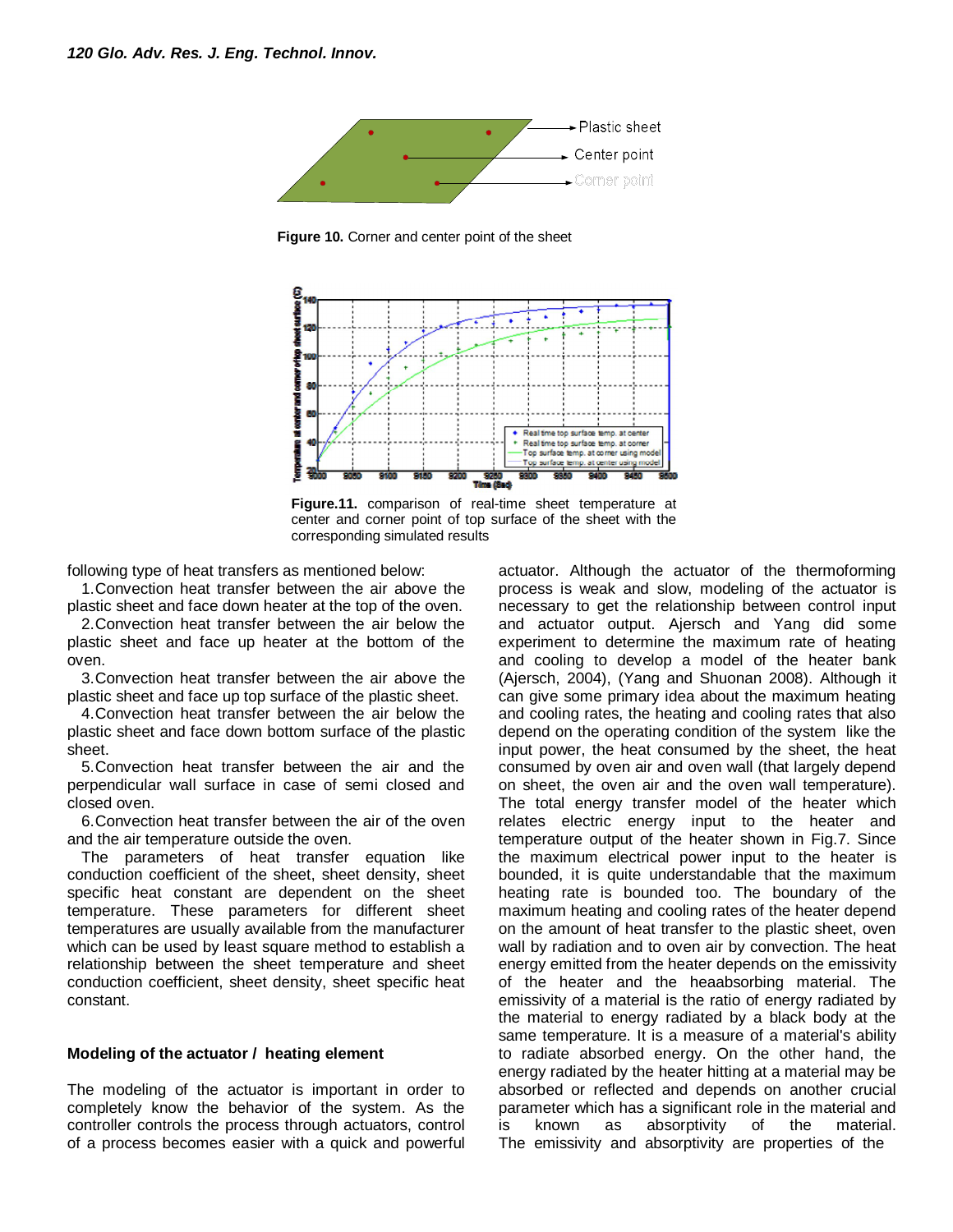

**Figure 12.** comparison of real-time temperature at center and corner point of bottom surface of the sheet with the corresponding simulated results.

material that depend on the wavelength of the radiated energy and temperature of the body (Vijay Kumar, 2005), (Yousefi et al., 2004). So, the radiated energy from the heater as well as the absorbed energy by the sheet, air and the oven wall depends on the sheet temperature. In most of the cases, either these properties of the polymer material are not available from the manufacturer, of the material, or consideration of these properties makes the model too complex to handle. Sometimes a constant value of emissivity and absorbity gives an accurate model that the dependency of the emissivity and the absorpity on heater temperature and wavelength neglected in the model.

#### **Experimental set up**

The developed modeling of the heating phase of thermoforming machine is compared with the data in real time using the AAA thermoforming machine same as in reference (Yousefi et al., 2004). Both top and bottom heater bank are composed of 6 heating zones each. Each zone consists of 3 heating elements connected in parallel. A thermocouple is embedded in the central heating element of each heat zone to sense the temperature of the heater. In order to sense the sheet surface temperature of the sheet, 7 infrared sensors (the Raytek thermalert MICtm) at top and 5 infrared sensors at bottom are connected in the machine such that they can measure the sheet temperature at the point without direct contact with the sheet very fast and accurately. This infrared sensor must be operated within a certain ambient temperature range which is ensured by using some cooling system with the sensor. The OPAL-RT RT-LAB software package is used in real time implementation. The software runs on a hardware package with command station, compilation node, target nodes, communication links and I/O boards. Two different

PC workstations work as command station and target node. The command station uses windows 2000 as operating system to run the original software, generate code and control the parameters of the RT-LAB simulation whereas the target node uses QNX as its operating system for real-time implementation. The Target node is used as the real-time processing computer for real-time execution of the simulation and communication with I/O devices. The target node first debugs the user's source code then compiles it in C code and finally loads it onto the target node. The I/O board is used to receive the IR sensors' outputs, thermocouple outputs and sends the set points of the heaters. The embedded thermocouples output is very low (in the range of mili-volt) and nonlinear which requires some signal conditioning before they are processed by the A/D. The controller outputs from the RT-LAB pass through the output board and go to solid-state relays for each zone. The solid-state relays will be on or off depending on the signal. When the relay switch is on it will allow the ac current to pass current through the heating element to heat it. On the other hand, if the switch is off, it will block the current. The total experimental set-up is shown in Fig.8.

#### **Comparison with Experimental Data**

In this section, a comparison made between the simulation result of the developed model for AAA thermoforming machine and real time data that obtained with the same thermoforming machine from reference (Yousefi et al., 2004). All the data used in this paper to compare the real-time data with simulation results were for only one cycle of the process with 500 second length (from 9000 second to 9500 second). The oven is started long time before the data is considered so that the data will be more reliable due to more uniform air temperature.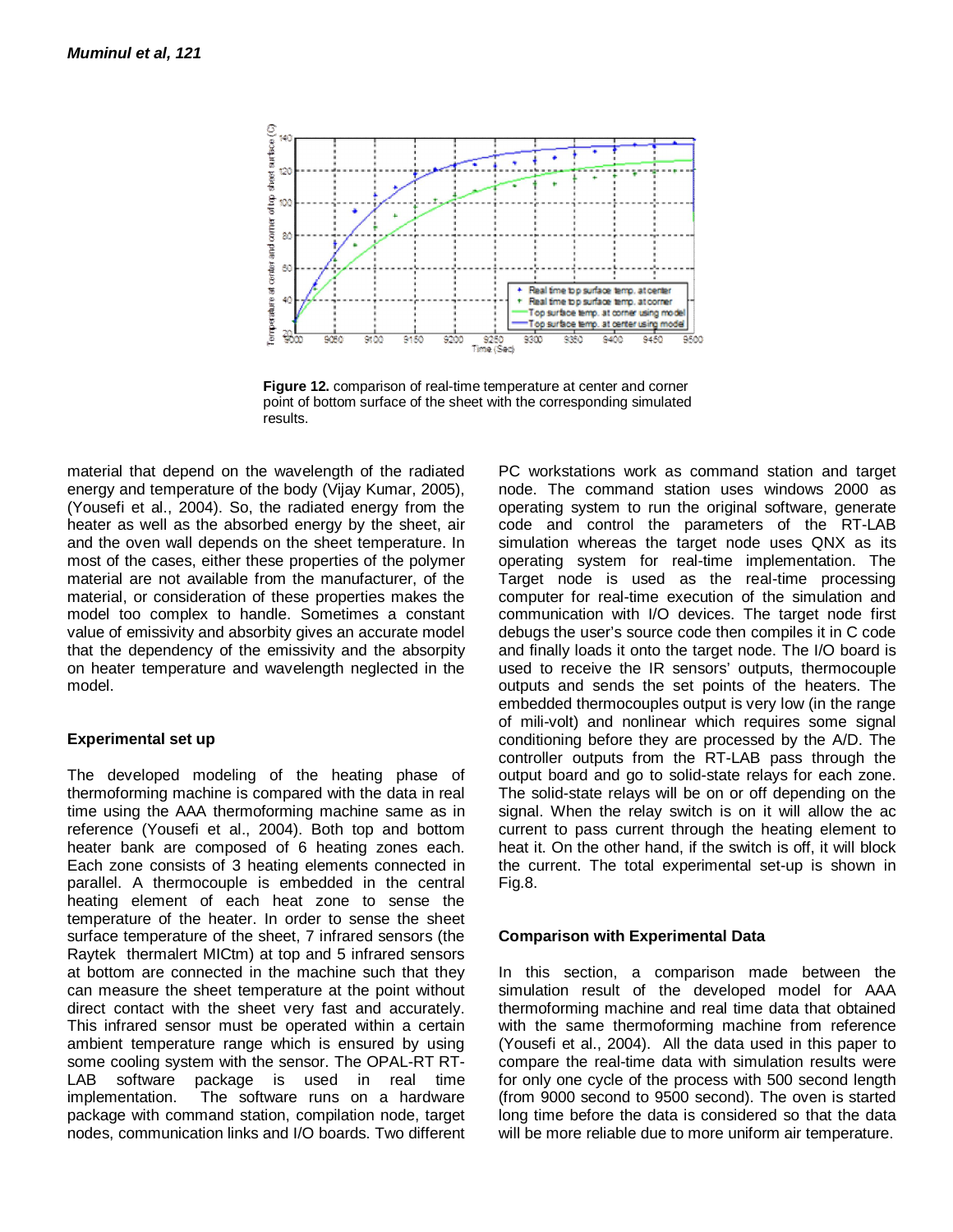

**Figure 13.** Average air temperature between sheet and top heater, average air temperature between sheet and bottom heater predicted from the model.

In Fig.9, real-time data of the upper and lower heater temperature are compared with the corresponding simulation results for the heaters set point 180˚C in a single cycle of the process. Same inputs were provided for all the heaters in top and bottom parts of the oven. The existing model shows the temperature of the heater will be same for both upper and lower heater for same input. But in real time data it is found that the upper heater attained higher temperature than lower temperature even for the same input. It is observed that the simulation results (solid lines) can gives pretty much accurate value as the real-time data (points). In the following two figures the sheet temperature predicted at different point for the developed model are compared with the real-time values of the oven. The location of different point in the sheet that is used to compare the simulation and real time data is shown in Fig.10. In Fig.11 and Fig.12, the sheet surface temperatures measured at these two different locations in the top surface and bottom surface within a cycle. The sheet is heated in open loop with all top and bottom heaters are heated at 160C. The measured data are taken after certain number of cycle. As expected, for certain sheet surface the temperature at the center is higher than the temperature at corners. The temperature is decreasing towards the peripheral of the sheet. This can be explained by using the concept of view factor that diminishing towards the corner. In Fig.12, It is observed that the temperature at the bottom surface of the sheet is higher than the temperature at top surface of the sheet as the convection heating process is more active in the lower surface because of higher convection coefficient. It is observed that the developed model simulation data can predict real-time data pretty accurately. There is a discrepancy between real-time data and simulated results in case corner point of the sheet. The point is located closer to outer part of the oven that can be cooled by the environment temperature. In the simulation model, it is assumed that the air inside the oven attained same

temperature which is less accurate in case of corner point. In Fig. 13, the predicted data for average air temperature between top heater and sheet as well as average air temperature between bottom heater and sheet is shown. As the air temperatures inside the oven were different at different point, the overall average temperature could not be computed using real-time temperature sensor. So the real-time data could not be compared with this predicted data. The air temperature between sheet and bottom heater is higher than the air temperature between sheet and top heater. This can be explained by using convection heat transfer concept because convection heat transfer co-efficient is higher between bottom heater and air than top heater and air.

#### **CONCLUSION**

An experimental set-up has been developed in order to compare the simulation results of the developed model with experimental data. The comparisons of the result of the experiment show that the developed model can predict the experimental results quite well. These preliminary models can be extended considering the rapid deformation of the sheet during the heating process using finite element methods.

#### **REFERENCES**

- Ajersch M (2004) "Modeling and Real-Time Control of Sheet Reheat Phase in Thermoforming", M.Eng. thesis, Department of Electrical and Computer Engineering, McGill University, 2004.
- Churchill SW, Chu HHS (1975). "Correlating Equations For Laminar and Turbulence Free Convection From Vertical Plate." International Journal of Heat Mass Transfer, Vol. 18 pp: 1323, 1975.
- Ehlert JR, Smith TF (1993). "View Factors for Perpendicular and Parallel, Rectangular Plates." Journal of Thermo-physics and Heat Transfer, Vol. 7, No. 1, p. 173-174, 1993.
- Gauthier M, Ajersch AA, Haurani A, Boulet B, Girard P, DiRaddo R "A New Absorption Based Model for Sheet Reheat in Thermoforming" ANTEC. SPE, Boston, MA, May 2-4 2005.